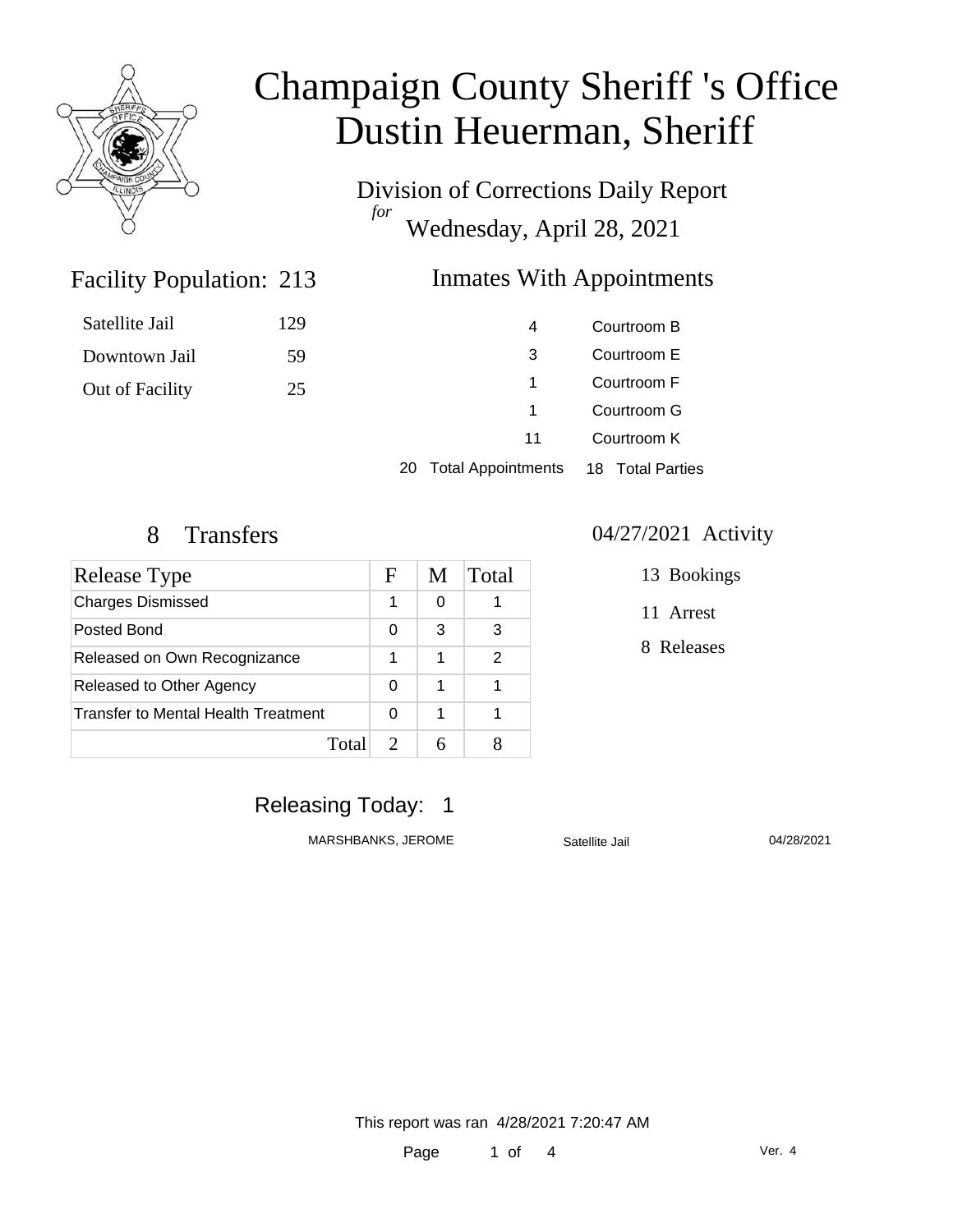

Division of Corrections Daily Report *for* Wednesday, April 28, 2021

#### Custody Status Count

- Electronic Home Dentention 23
	- Felony Arraignment 7
	- Felony Pre-Sentence 6
	- Felony Pre-Sentence DUI 1
		- Felony Pre-Trial 113
	- Felony Sentenced CCSO 5
	- Felony Sentenced IDOC 36
		- Hold Sentenced IDOC 5
	- Misdemeanor Arraignment 1
		- Misdemeanor Pre-Trial 3
- Misdemeanor Sentenced CCSO 1
	- Petition to Revoke 1
	- Remanded to DHS 10
	- Traffic Sentenced CCSO 1
		- Total 213

This report was ran 4/28/2021 7:20:47 AM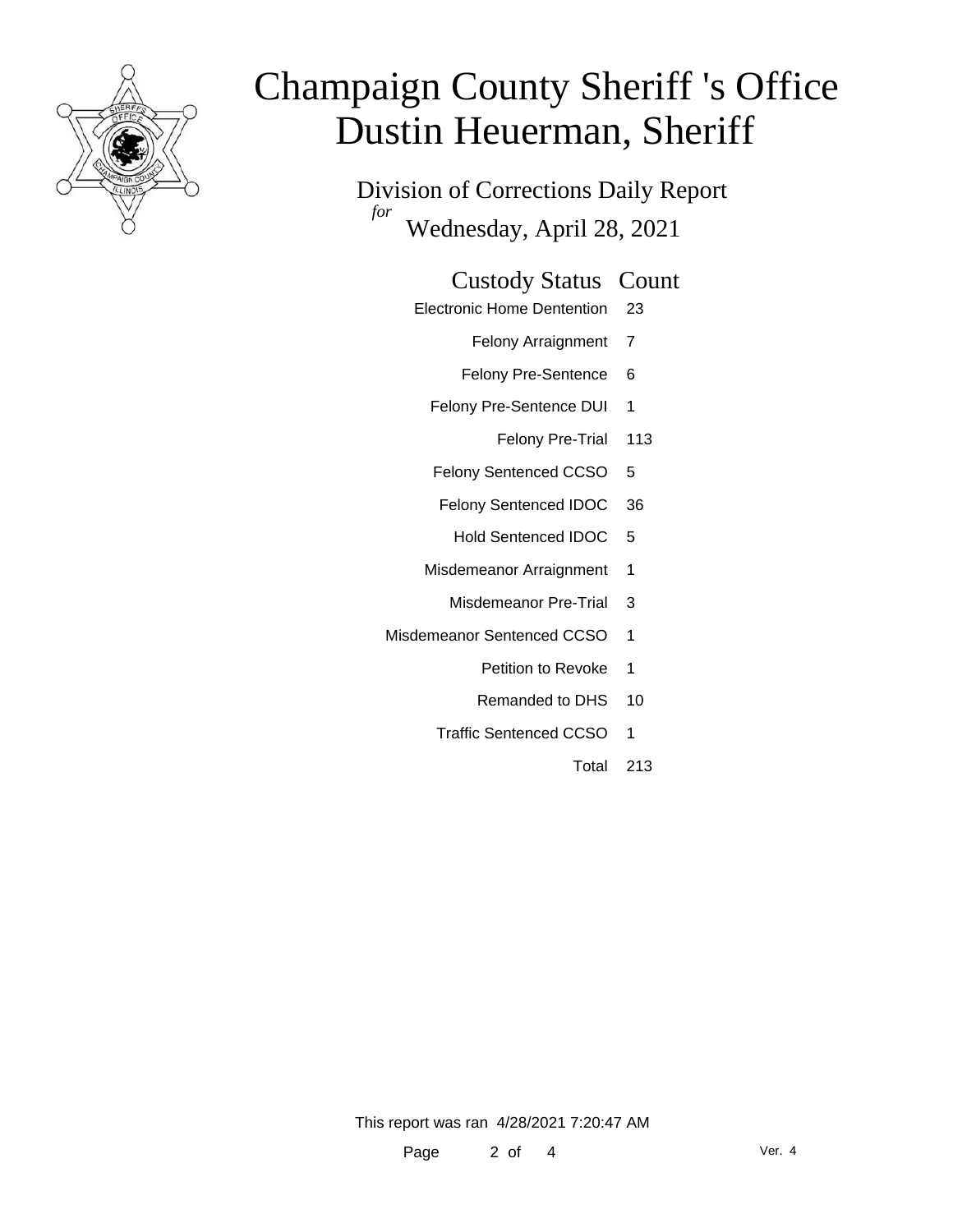

Division of Corrections Daily Report *for* Wednesday, April 28, 2021

### Inmates With Appointments

| Location    | Number of Records / Node |
|-------------|--------------------------|
| Courtroom K | 1 / Satellite Jail       |
| Courtroom K | 1 / Satellite Jail       |
| Courtroom K | 1 / Satellite Jail       |
| Courtroom K | 1 / Satellite Jail       |
| Courtroom F | 1 / Satellite Jail       |
| Courtroom K | 1 / Satellite Jail       |
| Courtroom E | 1 / Downtown Jail        |
| Courtroom K | 1 / Satellite Jail       |
| Courtroom G | 1 / Satellite Jail       |
| Courtroom K | 1 / Satellite Jail       |
| Courtroom B | 2 / Satellite Jail       |
| Courtroom B | 1 / Satellite Jail       |
| Courtroom B | 1 / Satellite Jail       |
| Courtroom E | 1 / Satellite Jail       |
| Courtroom K | 1 / Satellite Jail       |
| Courtroom K | 1 / Satellite Jail       |
| Courtroom K | 1 / Satellite Jail       |
| Courtroom K | 1 / Satellite Jail       |
| Courtroom E | 1 / Satellite Jail       |
|             |                          |

### **Transfers**

| BAILEY, JAYLEN DRESHAWN   | Released on Own Recognizance | Satellite Jail |
|---------------------------|------------------------------|----------------|
| BLUMINBERG, ARCHIBALD LEE | Posted Bond                  | Satellite Jail |
| CLAY, JALESSA TANEE       | Released on Own Recognizance | Satellite Jail |
| FREELOVE, SKYE CHEYENNE   | <b>Charges Dismissed</b>     | Satellite Jail |
| SMITH, KEAMOUS KENTRELL   | Posted Bond                  | Satellite Jail |

This report was ran 4/28/2021 7:20:47 AM